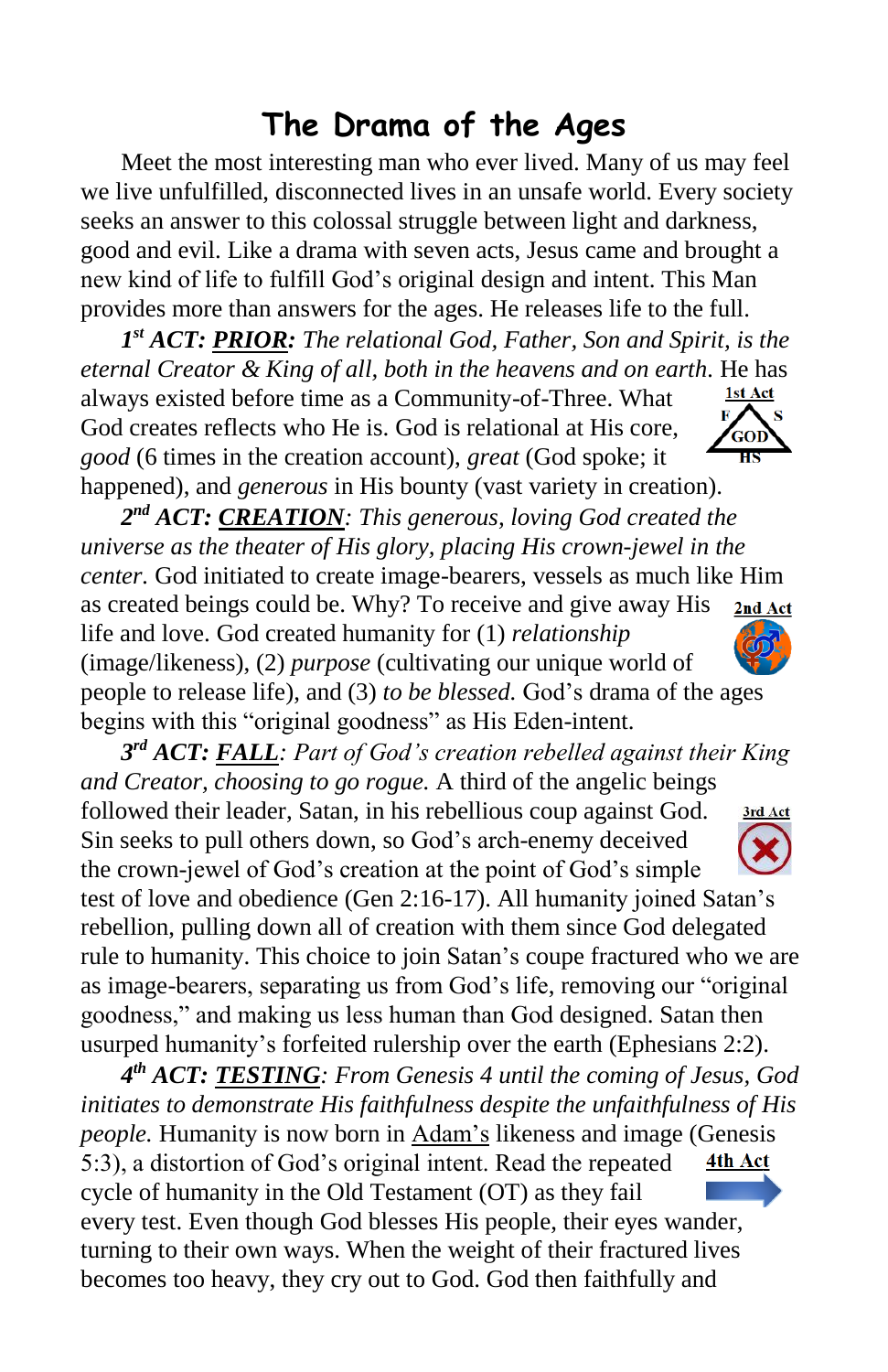patiently intervenes… until His people turn away again. Humanity repeatedly proves it cannot lead a satisfying life on his/her own.

*5 th ACT: RESTORATION: Because of God's compassionate heart, King Jesus invaded His world to pay the greatest price imaginable to restore humanity.* Only the Creator could stand in the place of His creation, providing the unique way back to the Father's heart. 5th Act Jesus came from heaven, lived and died, and was raised by the Father's love and power to make relationship with God accessible for all. Through these acts of full abandonment to the Father, Jesus defeated Satan and made His eternal life and authority available to all by faith. Only **you** can keep **you** from God. As we give our full allegiance to our Creator and King, He breaks the chains that bound, restoring us to the Father's love. The rescued then become the rescuers as Jesus calls together a multi-generational, multi-racial Kingdom army to restore the world of people to Him. We are *all-in* as we become more like Jesus in both our being and our doing out of our restored image.

*6 th ACT: PARTNERSHIP: We now live in the gap between Jesus' smashing victory and its consummation. Jesus now calls*  6th Act *each of us to merge our small stories into His one Big-Story by responding to Jesus with: "I give you my full allegiance, my King!"* At the instant of faith (*faith* = resting our lives completely on Jesus), we receive His life in full, authentic life with His delegated authority, like in Genesis 1. At the instant of faith, God restores His original design and purpose for His crown-jewel, restoring spirituality, calling us to belonging and purpose, releasing true beauty and engaging us in His battle for justice. God's call is to something greater than ourselves, something worth investing our entire lives into. Now God has placed *all* His people in strategic places to actively invite those in our sphere of influence to join Jesus in this epic adventure. We must be *all-in* since battlefields do not have bleachers for spectators.

*7 th ACT: CONSUMATION:* W*e eagerly await the great Day of the LORD when Jesus returns again, triumphant in His great power and glory. At that time, He will bring completion to all He began in the Garden…PLUS!* On this Day of the Lord, God will reward His people and punish those who chose to rebel. His 2<sup>nd</sup> Coming will restore the full Reality of His creation-intent since Jesus' victory over God's archenemy was full and final. *Satan is defeated, but not yet destroyed*, the *"already, but not yet"* of the Kingdom of God.